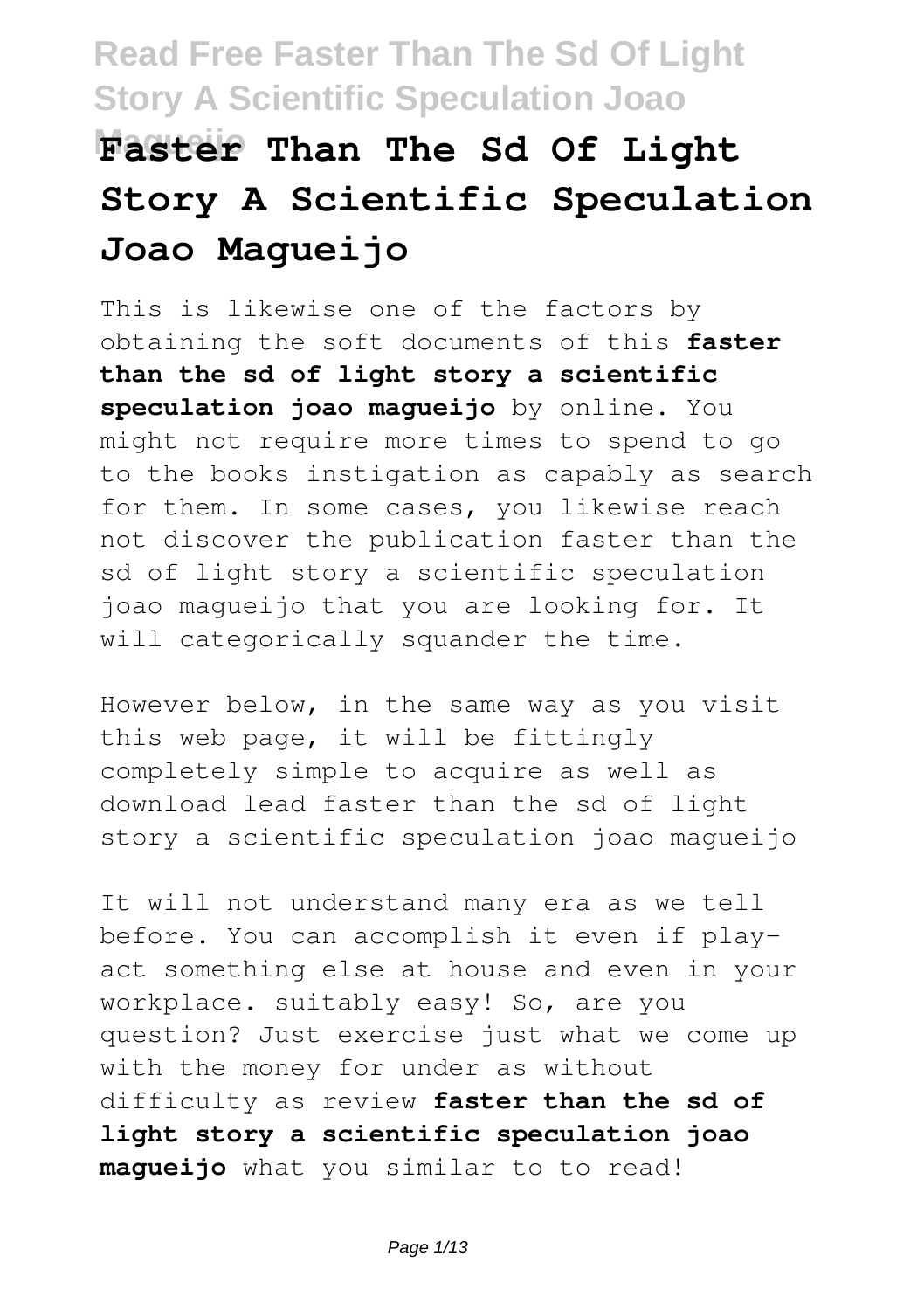#### Faster Than The Sd Of

To overcome this tremendous challenge, users are leveraging VMware and Google's combined solution: Google Cloud VMware Engine (GCVE). Cloud-hosted apps require a cloud-ready networking fabric, which ...

Migrate Workloads and Get to Google Cloud Faster with VMware SD-WAN and Google Cloud VMware Engine

Infovista has launched its next generation Ipanema SD-WAN platform, designed to deliver different workloads and applications faster and more securely across conventional Wide Area Networks and ...

#### Infovista Partners Check Point & Equinix for its Next-Gen SD-WAN Platform

Lexar's SD Express cards are set to use PCI Express 4.0 technology to enable transfer rates of up to almost 4GB/s ...

#### Lexar announces development of SD Express memory cards

The rumor also says that Apple will bring UHS-II support to a new SD card slot that will also be included with the new MacBook Pro models.

#### Rumor says that the new MacBook Pro will be limited to 32GB of RAM

The flexible consumption-based licensing model of Ipanema SD-WAN aligns with the evolving requirements of businesses and<br>Page 2/13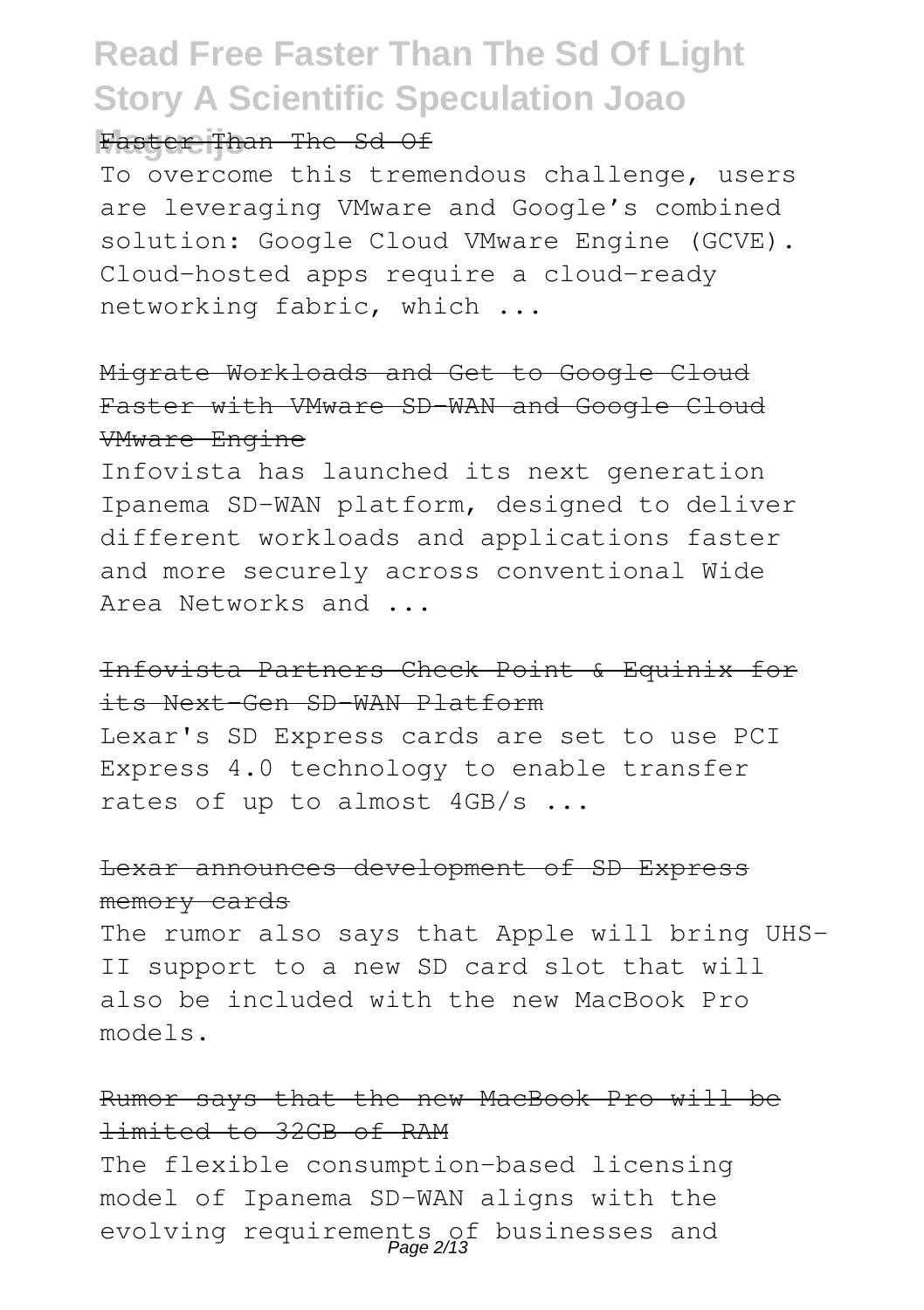channel partners, said the company ...

### Infovista enhances Ipanema SD-WAN to a fullfledged cloud-native platform

Lexar is developing a new range of SD Express memory cards and says the incorporation of PCI Express 4.0 and NVMe Express will enable the cards to deliver transfer rates of up to almost  $4GB/s - three...$ 

Fast new SD Express cards announced by Lexar After launching the 24-inch iMac in the spring, Apple is planning on a new larger allin-one with a faster process, bigger screen ...

### The next iMac: 'Pro' model could be 32 inches and feature a next-gen chip

Australian SD-WAN provider, Fusion Broadband, has expanded into Equinix, which will give it a significantly larger global footprint and enable it to offer customers enhanced performance and more ...

Fusion Broadband embraces Equinix in global expansion - offering fast deployment of dedicated SD-WAN gateways in 50+ locations worldwide

Lexar, one of the leading storage and memory card brands has announced that its actively developing SD Express memory cards. Lexar's SD Express memory cards will use the PCI Express (PCIe) 4.0 ...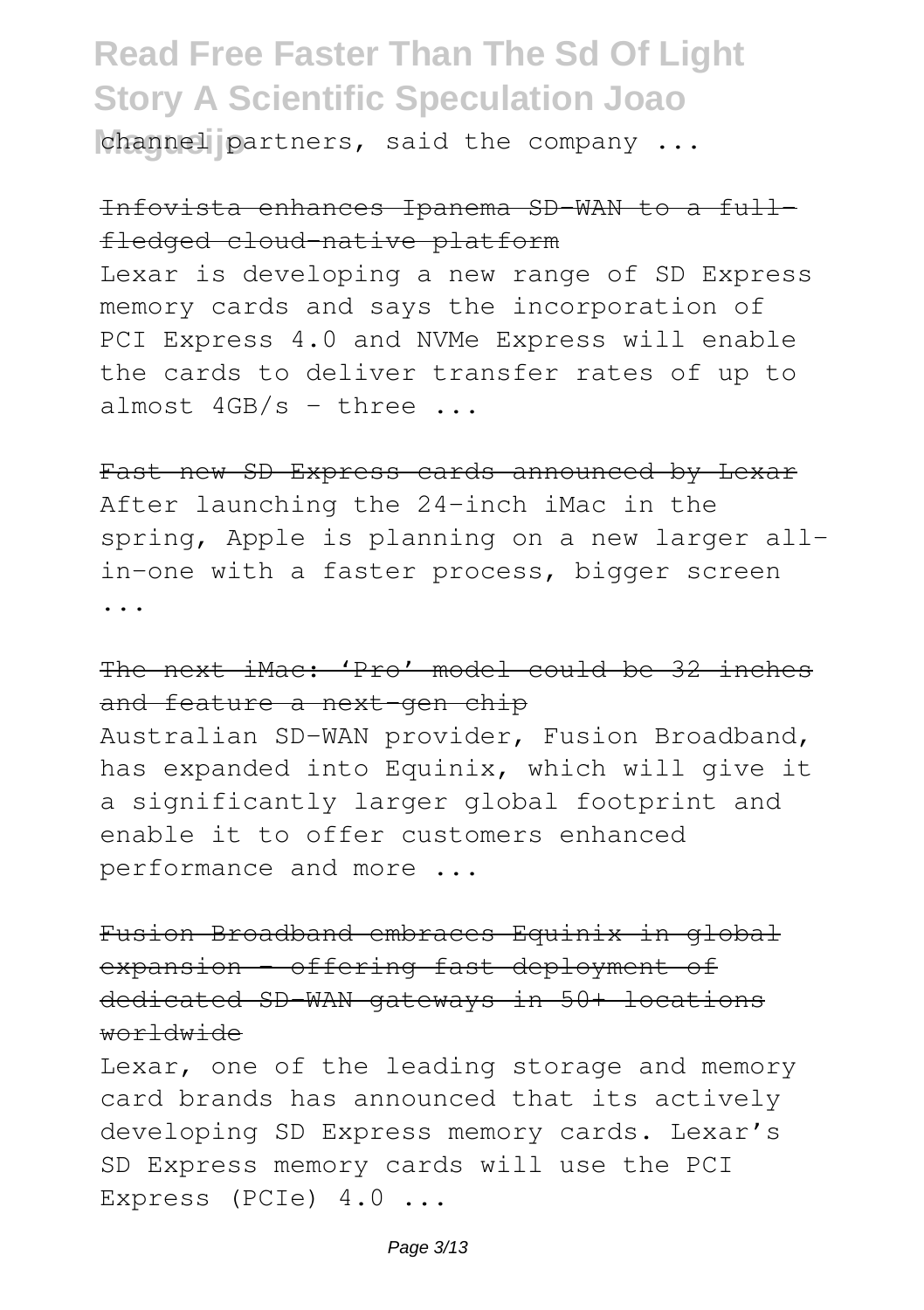**Magueijo** Lexar Announces New SD Express Memory Cards With Vastly Improved Transfer Speeds Infovista today announced the launch of its next generation Ipanema SD-WAN platform, designed to deliver different workloads and applications faster and more securely across conventional Wide Area ...

#### Infovista shifts Ipanema SD-WAN to a fully cloud-native platform

but some businesses may be modernizing at a faster pace than their software can keep up with. In an SD Times Live! talk with CodeLogic, Eric Minick, DevOps evangelist at CodeLogic, and Brandon ...

Take a data-first approach to modernization Anna van der Breggen (SD Worx) has built an almost unassailable lead in the overall classification following her victory in the stage 4 mountain time trial at the Giro d''Italia Donne. The World ...

#### Anna van der Breggen: I'm in a luxury position at the Giro d'Italia Donne

Offers fast deployment of dedicated SD-WAN gateways in 50+ locations worldwide SORRENTO, Victoria, Australia, July 8, 2021 (SEND2PRESS NEWSWIRE) - Leading SD-WAN provider, Fusion Broadband, has ...

Fusion Broadband embraces Equinix in global expansion of its SD-WAN service Vacos today takes a tremendous bounce back<br>Page 4/13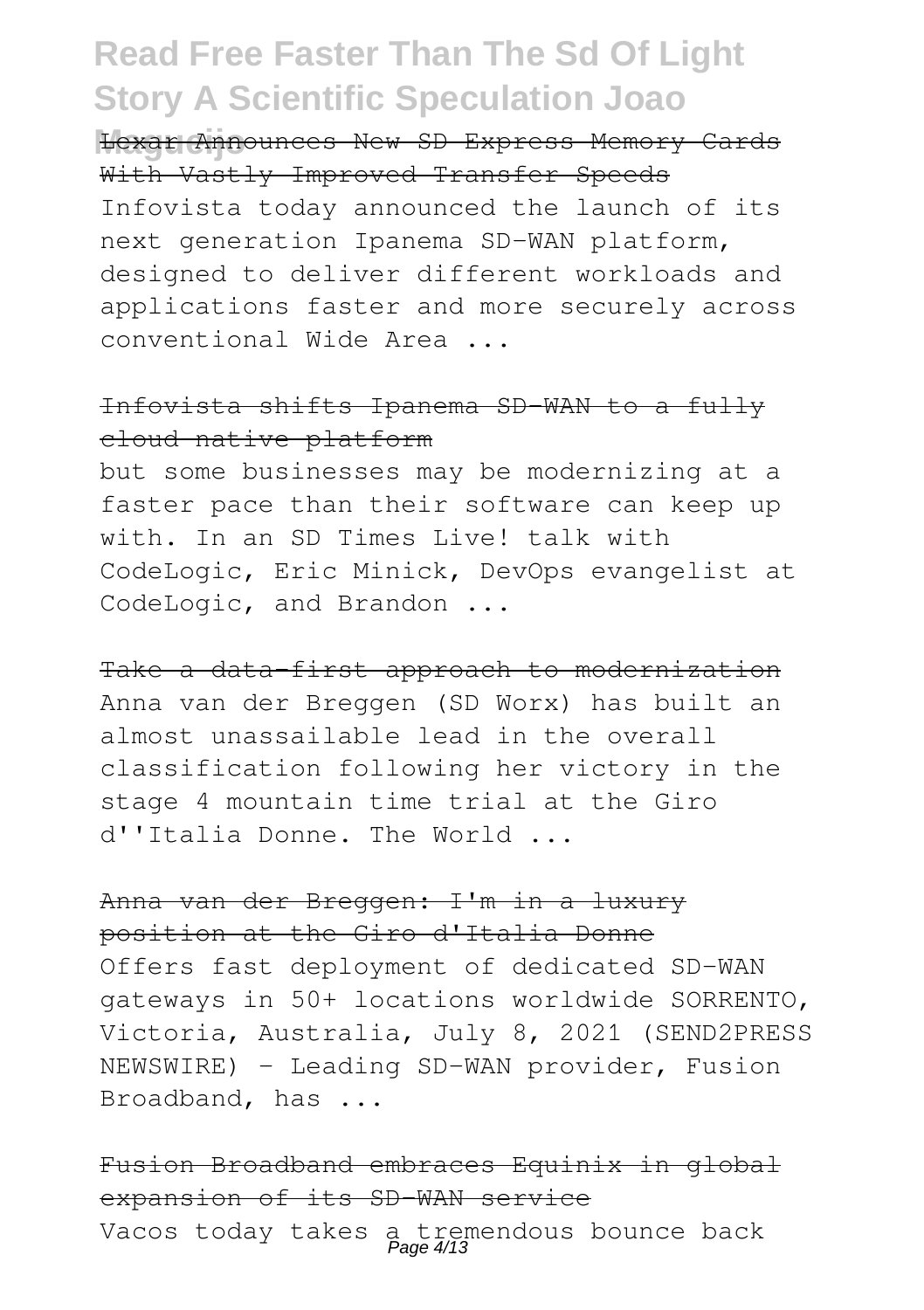**With its latest smart AI gadget - Vacos Cam** IR Version, a 100% wire-free AI security camera that meets customers' every security need while linking ...

Vacos Is Back with Vacos Cam IR Version, a 100% Wire-Free Green AI Security Camera Goes Everywhere

Anna van der Breggen (SD Worx) has won the stage 4 mountain time trial of the Giro d'Italia Donne, riding the 11.2 kilometres in a time of 24:58 minutes and extending her lead in the general ...

Giro d'Italia Donne: Anna van der Breggen wins stage 4 uphill time trial Photo via Pixabay The San Diego County Assessor/Recorder/County Clerk's office began offering "Walk-Up Wednesday" marriage services Wednesday at the ...

#### SD County Begins 'Walk-Up Wednesday' Nuptials at 'Marriage Hut'

Lexar SD Express memory cards will leverage the PCI Express® (PCIe®) 4.0 specification delivering a maximum data transfer rate of nearly four gigabytes per second (GB/s). Able to transfer data up ...

The Oxford Handbook of Deaf Studies in Literacy brings together state-of-the-art research on literacy learning among deaf and hard of hearing learners (DHH). With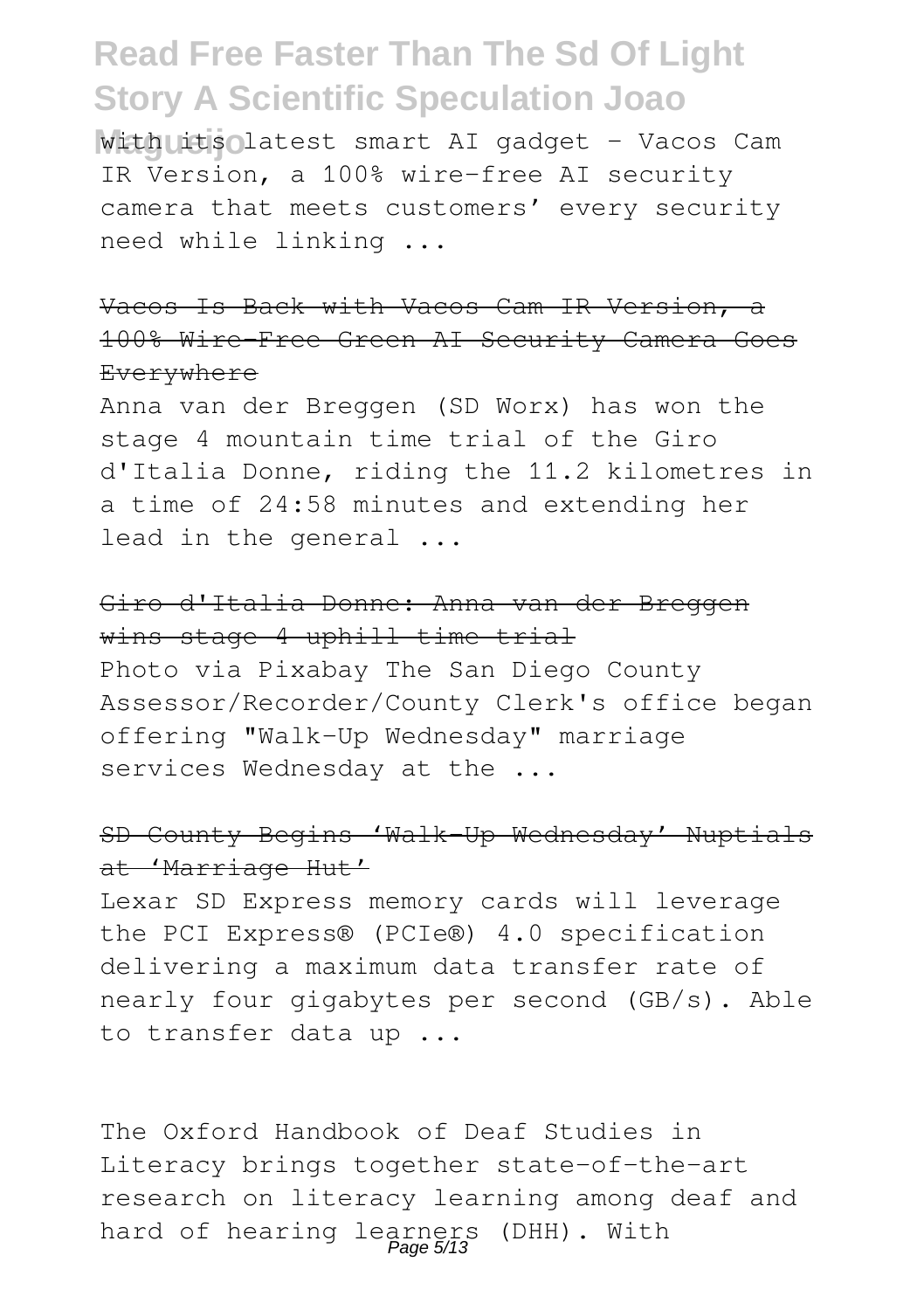contributions from experts in the field, this volume covers topics such as the importance of language and cognition, phonological or orthographic awareness, morphosyntactic and vocabulary understanding, reading comprehension and classroom engagement, written language, and learning among challenged populations. Avoiding sweeping generalizations about DHH readers that overlook varied experiences, this volume takes a nuanced approach, providing readers with the research to help DHH students gain competence in reading comprehension.

Written for cognitive scientists, psychologists, computer scientists, engineers, and neuroscientists, this book provides an accessible overview of how computational network models are being used to model neurobiological phenomena. Each chapter presents a representative example of how biological data and network models interact with the authors' research. The biological phenomena cover network- or circuit-level phenomena in humans and other higher-order vertebrates.

The fourth edition of this comprehensive resource helps future and practicing teachers recognize and assess literacy problems, while providing practical, effective intervention strategies to help every student succeed. The author thoroughly explores the major components of literacy, providing an overview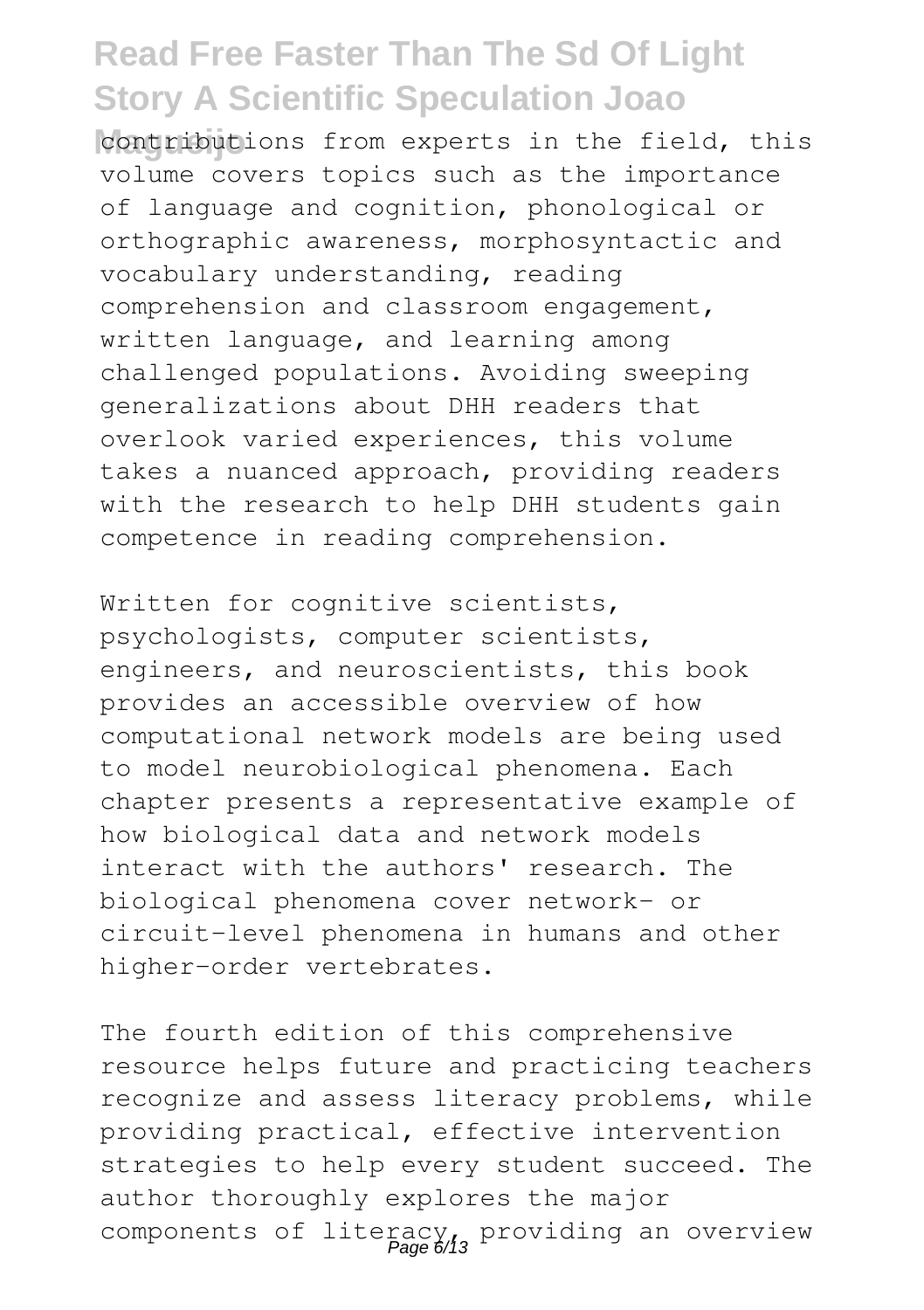of pertinent research, suggested methods and tools for diagnosis and assessment, intervention strategies and activities, and technology applications to increase students' skills. Discussions throughout focus on the needs of English learners, offering appropriate instructional strategies and tailored teaching ideas to help both teachers and their students. Several valuable appendices include assessment tools, instructions and visuals for creating and implementing the book's more than 150 instructional strategies and activities, and other resources.

Within an increasingly multimedia focused society, the use of external representations in learning, teaching and communication has increased dramatically. Whether in the classroom, university or workplace, there is a growing requirement to use and interpret a large variety of external representational forms and tools for knowledge acquisition, problem solving, and to communicate with others. Use of Representations in Reasoning and Problem Solving brings together contributions from some of the world's leading researchers in educational and instructional psychology, instructional design, and mathematics and science education to document the role which external representations play in our understanding, learning and communication. Traditional research has focused on the distinction Page 7/13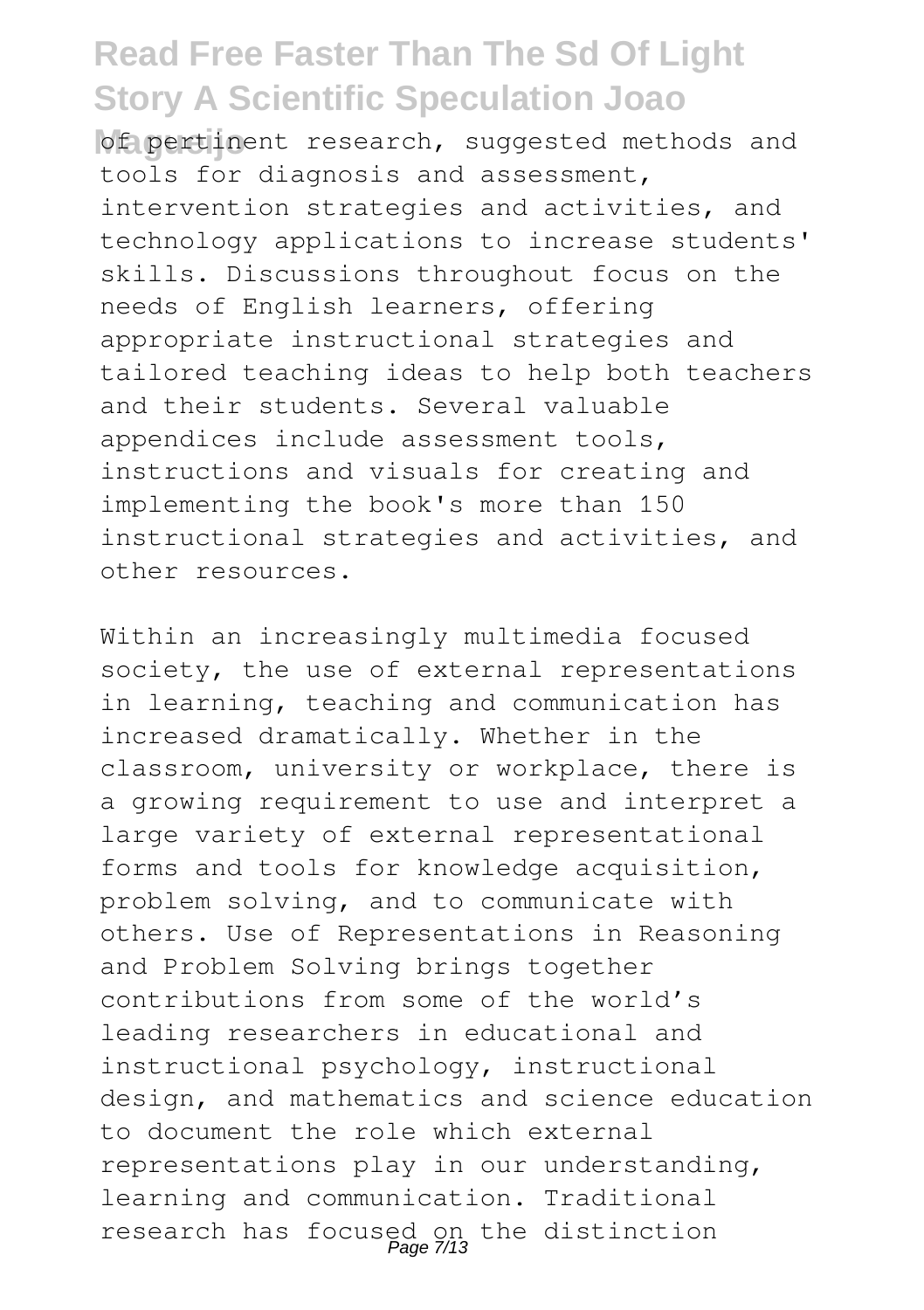**Magueijo** between verbal and non-verbal representations, and the way they are processed, encoded and stored by different cognitive systems. The contributions here challenge these research findings and address the ambiguity about how these two cognitive systems interact, arguing that the classical distinction between textual and pictorial representations has become less prominent. The contributions in this book explore: how we can theorise the relationship between processing internal and external representations what perceptual and cognitive restraints can affect the use of external representations how individual differences affect the use of external representations how we can combine external representations to maximise their impact how we can adapt representational tools for individual differences. Using empirical research findings to take a fresh look at the processes which take place when learning via external representations, this book is essential reading for all those undertaking postgraduate study and research in the fields of educational and instructional psychology, instructional design and mathematics and science education.

David Busch's Nikon D5600 Guide to Digital Photography is your all-in-one comprehensive resource and reference for the Nikon D5600 camera. This ultracompact and light weight Nikon digital SLR has new SnapBridge wireless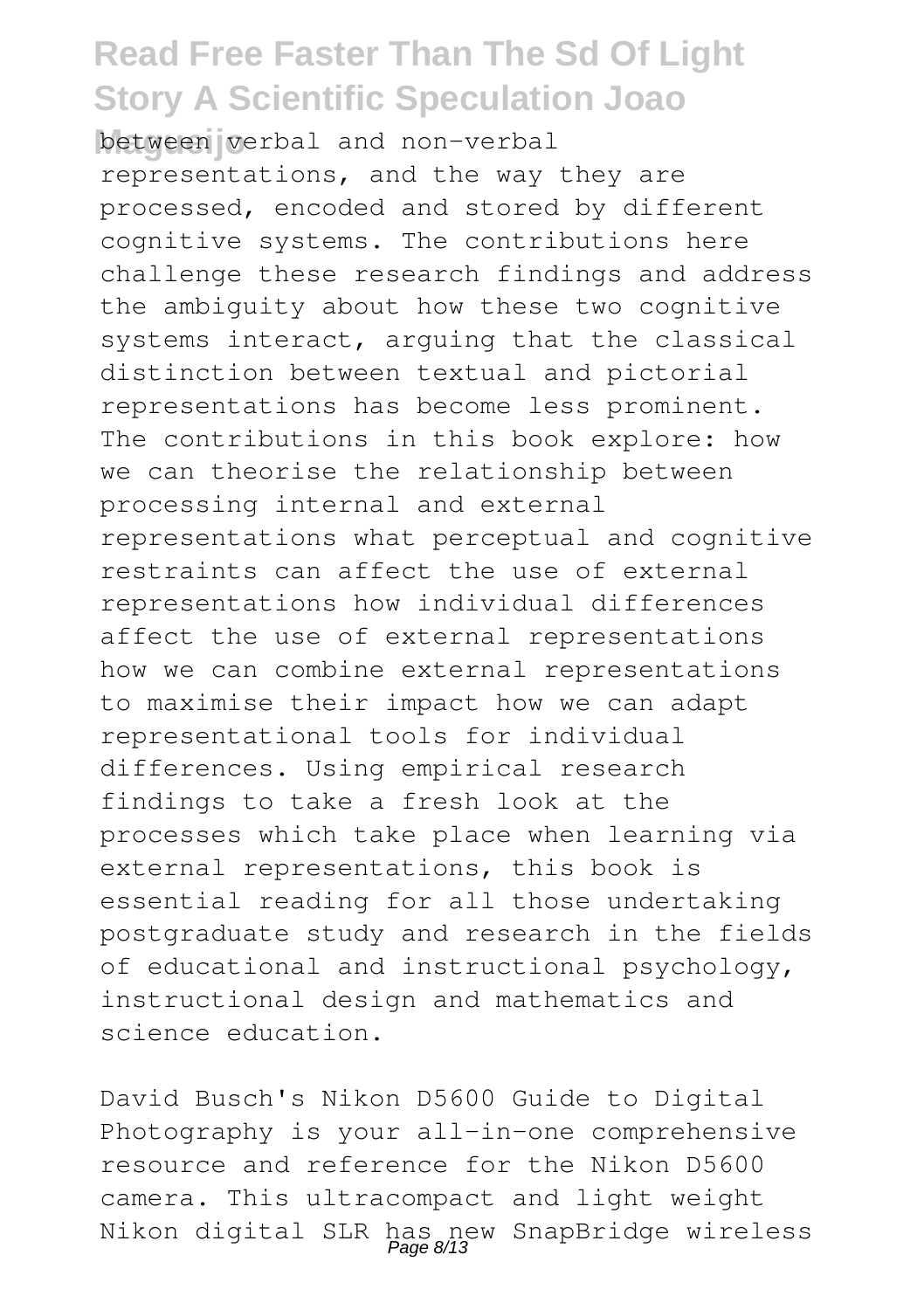**Magueijo** Bluetooth communication so you can use your iOS or Android device to control the camera. Nikon has also added an easy-to-use timelapse feature to its impressive capabilities, which include a swiveling touch screen LCD that makes taking photos or changing settings quick and easy. The D5600 captures 24-megapixel still images and 1080p 60 fps high-definition movies with stereo sound, too. With this book in hand, you can fine tune your camera skills as you explore the world of digital photography, develop your creativity, and take great photographs with your D5600. p.p1 {margin: 0.0px 0.0px 0.0px 0.0px; font: 12.0px 'Times New Roman'} Filled with detailed how-to steps and full-color illustrations, David Busch's Nikon D5600 Guide to Digital Photography covers all the camera's features in depth, from taking your first photos through advanced details of setup, exposure, lens selection, lighting, and more, and relates each feature to specific photographic techniques and situations. Also included is the handy visual guide to the D5600, with close-up photos and descriptions of the camera's essential features and controls, including the versatile LCD touch screen. Learn when to use each option and, more importantly, when not to use them, by following the author's recommended settings for every menu entry. With best-selling photographer and mentor David Busch as your guide, you'll quickly have full creative mastery of your camera's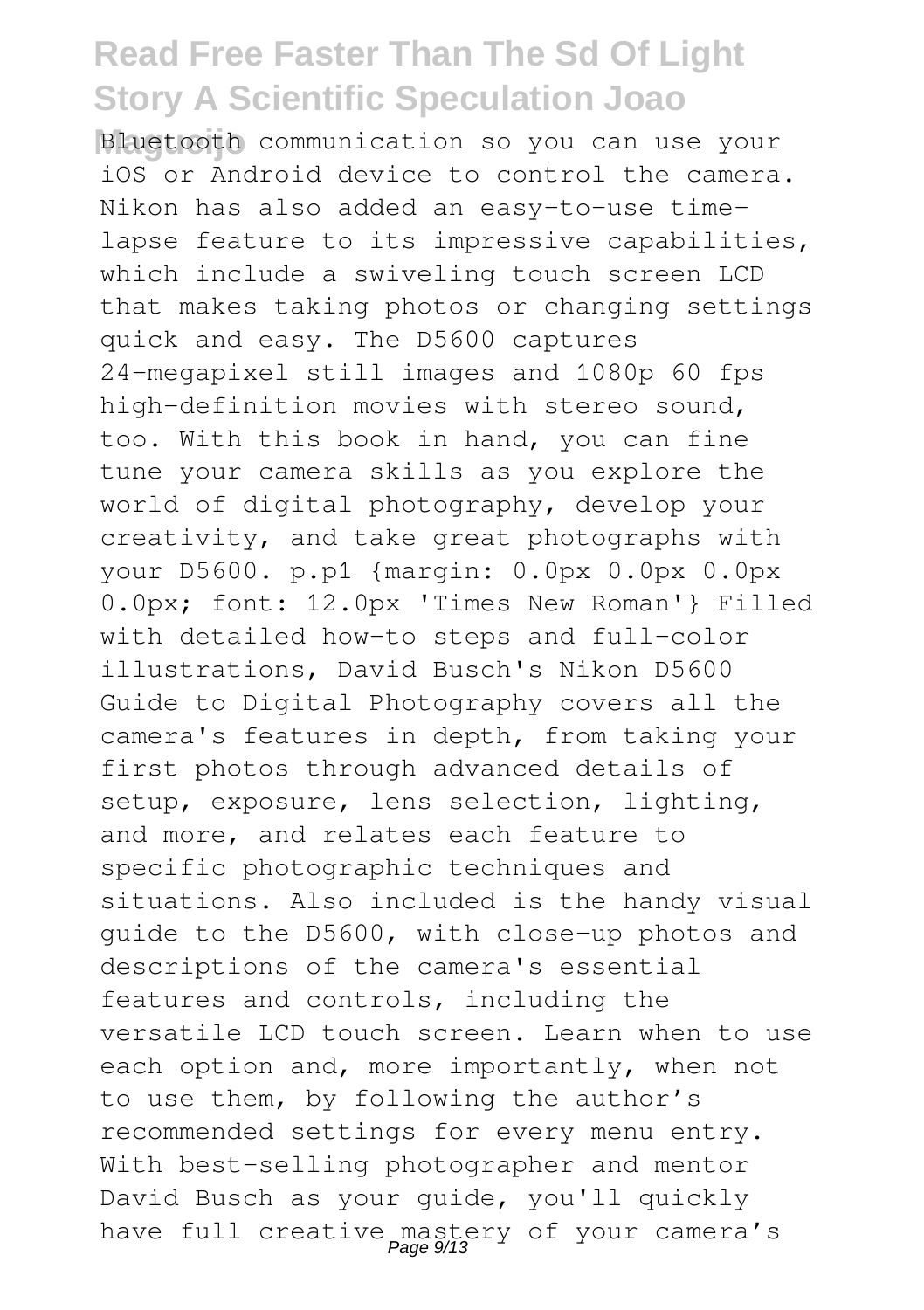capabilities, whether you're shooting on the job, as an advanced enthusiast, or are just out for fun. Start building your knowledge and confidence, while bringing your vision to light with the Nikon D5600 today.

Coping has a myriad of facets: knowledge concerning the circumstances of threats to emotional and physical well being, the ability to meet immediate needs to mitigate, the potential for recurrence, the ability to apply efforts and resources to manage recurrence, and the complex assessment of competing motivations and changing circumstances. Successful coping is measured in the efficiency of efforts in balance with the degree of threat and likelihood of future occurrence. As one means of coping, avoidance encompass thoughts and efforts toward prevention of future aversive experiences and events. Anxiety disorders exemplify an extreme bias toward avoidance. A diathesis learning model focuses research efforts on individual vulnerabilities to acquire and express avoidance, the neurobiology of avoidance learning and its attendant circuitry. A fundamental understanding of avoidance through a diathesis learning model offers will facilitate the development of effective treatment protocols in alleviating anxiety disorders.

This book constitutes the refereed proceedings of the 10th European Conference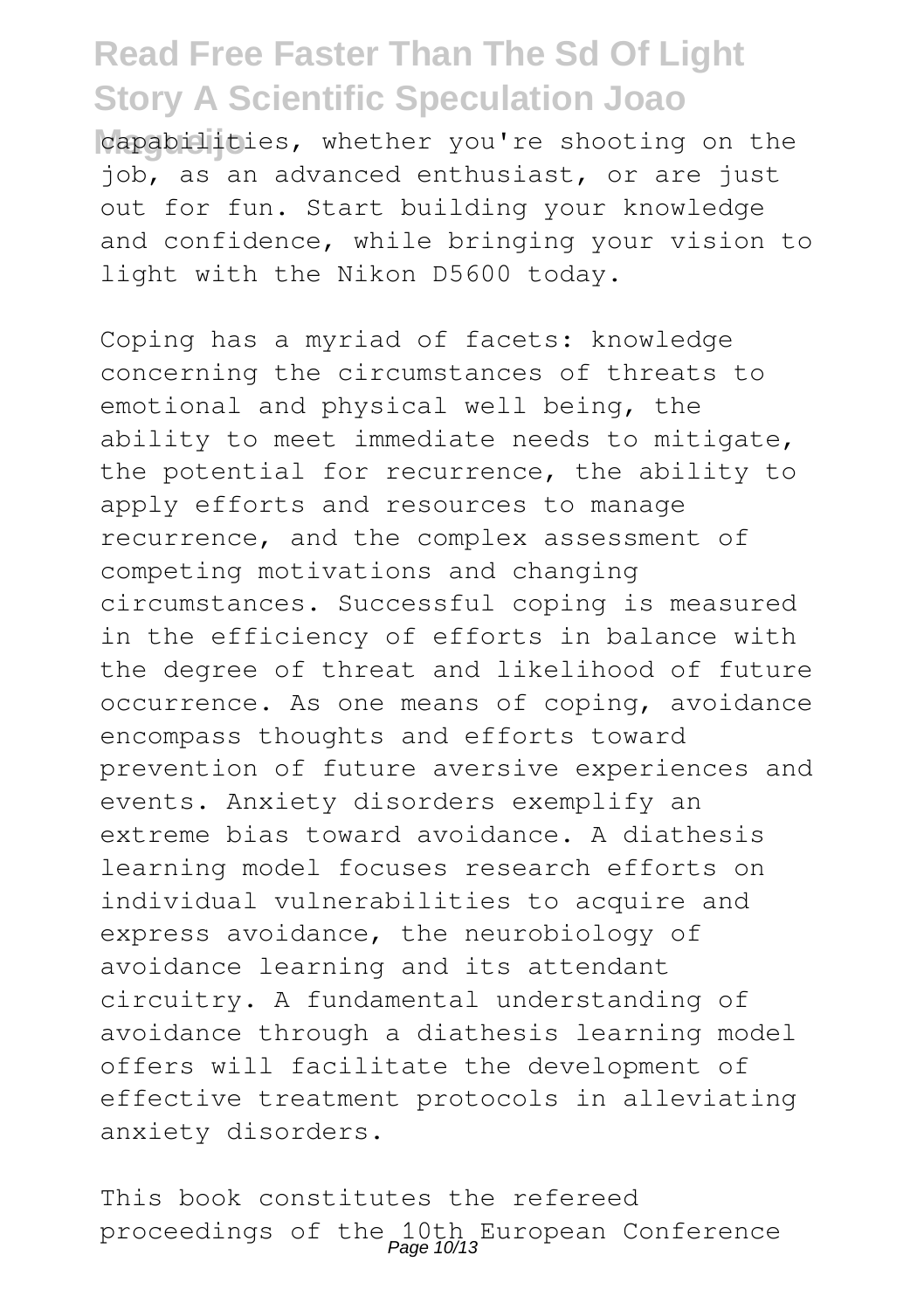on Principles and Practice of Knowledge Discovery in Databases, PKDD 2006. The book presents 36 revised full papers and 26 revised short papers together with abstracts of 5 invited talks, carefully reviewed and selected from 564 papers submitted. The papers offer a wealth of new results in knowledge discovery in databases and address all current issues in the area.

This two-volume set LNCS 11592 and 11593 constitutes the refereed proceedings of the 5th International Conference on Human Aspects of IT for the Aged Population, ITAP 2019, held in July 2019 as part of HCI International 2019 in Orlando, FL, USA. HCII 2019 received a total of 5029 submissions, of which 1275 papers and 209 posters were accepted for publication after a careful reviewing process. The 86 papers presented in these two volumes are organized in topical sections named: Design with and for the Elderly, Aging and Technology Acceptance, Aging and the User Experience, Elderly-Specific Web Design, Aging and Social Media, Games and Exergames for the Elderly, Ambient Assisted Living, Aging, Motion, Cognition, Emotion and Learning.

The integration of multisensory information is an essential mechanism in perception and in controlling actions. Research in multisensory integration is concerned with how the information from the different<br>Page 11/13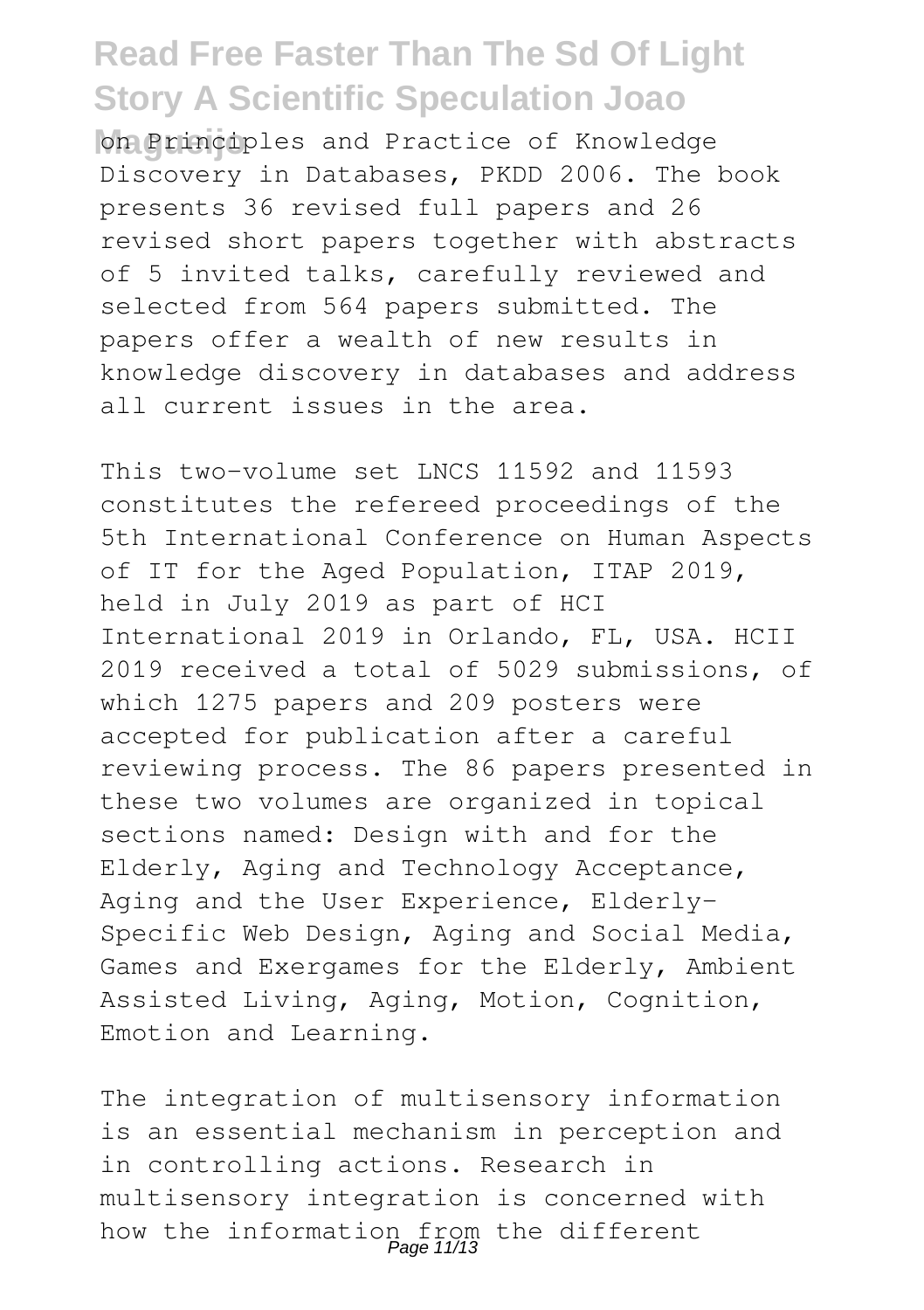sensory modalities, such as the senses of vision, hearing, smell, taste, touch, and proprioception, are integrated to a coherent representation of objects. Multisensory integration is central for action control. For instance, when you grasp for a rubber duck, you can see its size and hear the sound it produces. Moreover, identical physical properties of an object can be provided by different senses. You can both see and feel the size of the rubber duck. Even when you grasp for the rubber duck with a tool (e.g. with tongs), the information from the hand, from the effect points of the tool and from the eyes are integrated in a manner to act successfully. Over the recent decade a surge of interest in multisensory integration and action control has been witnessed, especially in connection with the idea that multiple sensory sources are integrated in an optimized way. For this perspective to mature, it will be helpful to delve deeper into the information processing mechanisms and their neural correlates, asking about the range and constraints of this mechanisms, about its localization and involved networks.

This book constitutes the refereed proceedings of the 9th International Conference on Engineering Psychology and Cognitive Ergonomics, EPCE 2011, held in Orlando, FL, USA, in July 2011, within the framework of the 14th International Conference on Human-Computer Interaction,